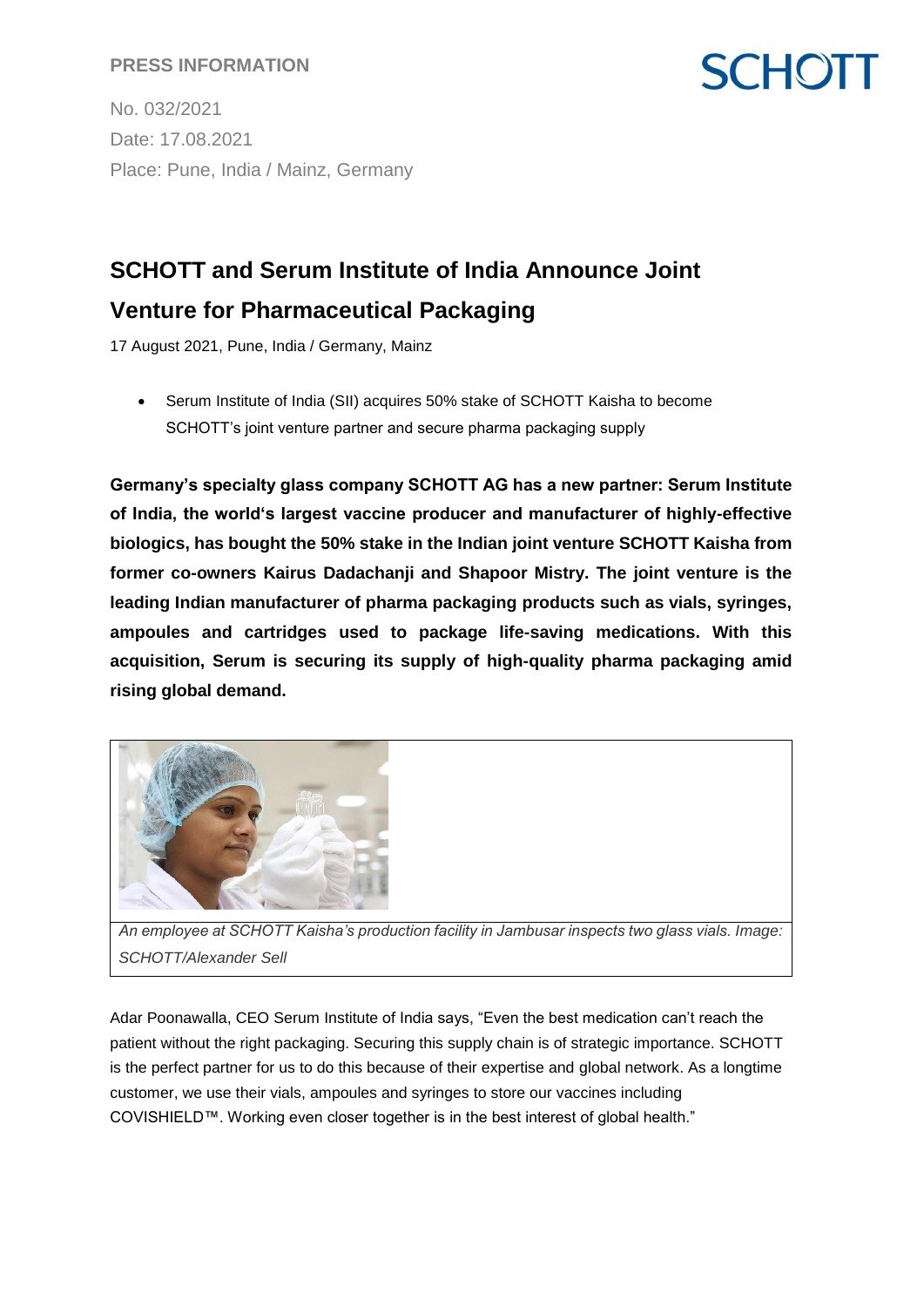# **SCHOTT**

No. xx/2021

SCHOTT is looking forward to the cooperation with the new partner. Dr. Frank Heinricht, CEO SCHOTT says, "As India has steadily established its position as a global pharmaceutical hub, we are delighted to strengthen our footprint within the Indian pharma supply chain. We are looking forward to strong impulses from this partnership. It is an excellent example of shifting towards new cooperation models, with greater synergies between pharma manufacturing and packaging production."

The joint venture will definitely continue to supply its customers in India and abroad as a reliable partner, says Eric L'Heureux, the new Managing Director and former longstanding Head of Operations. "We have significantly increased our production capacity in India. Over the last three years we have invested roughly INR 600 crores to set up two new plants in Umarsadi, Gujarat and Baddi, Himachal Pradesh, and to secure uninterrupted supply in our existing facilities during the pandemic." Both SCHOTT and Serum are committed to invest further and will announce concrete plans as this partnership evolves.

#### **Fighting COVID-19 together**

Working together in the joint venture opens a new chapter in the successful partnership of Serum and SCHOTT. The companies have had a strong business relationship – and both have been playing a crucial role during the pandemic. From the onset of the COVID-19 outbreak Serum rose to the challenge of developing and/or manufacturing live-saving vaccines, such as COVISHIELD and COVOVAX. To this day, the company has filled and delivered hundreds of millions of doses to India and the world.

On the packaging end, SCHOTT has already exceeded its target to deliver vials for more than 2 billion vaccine doses through 2021. The company is providing glass vials globally to key vaccine manufacturers. The fact that SCHOTT has an integrated value chain, covering also the glass tubing the packaging is made of, further helped to secure the supply chain.

#### **About Serum Institute of India Pvt. Ltd. (SIIPL)**

Driven by the philanthropic philosophy of affordable vaccines; Serum Institute of India Pvt, Ltd.(SIIPL) is the world's largest vaccine manufacturer by number of doses produced and sold globally (more than 1.5 billion doses), supplying the world's cheapest and WHO accredited vaccines to as many as 170 countries. It was founded in 1966 with the aim of manufacturing lifesaving immunobiological drugs including vaccines worldwide. With a strong commitment towards global health, the institute's objective has been proliferated by bringing down the prices of newer vaccines such as such as Diphtheria, Tetanus, Pertussis, Hib, BCG, r-Hepatitis B, Measles, Mumps and Rubella vaccines. SII is credited with bringing world-class technology to India, through its state-of-the-art equipped multifunctional production facility in Manjri, Pune; association with